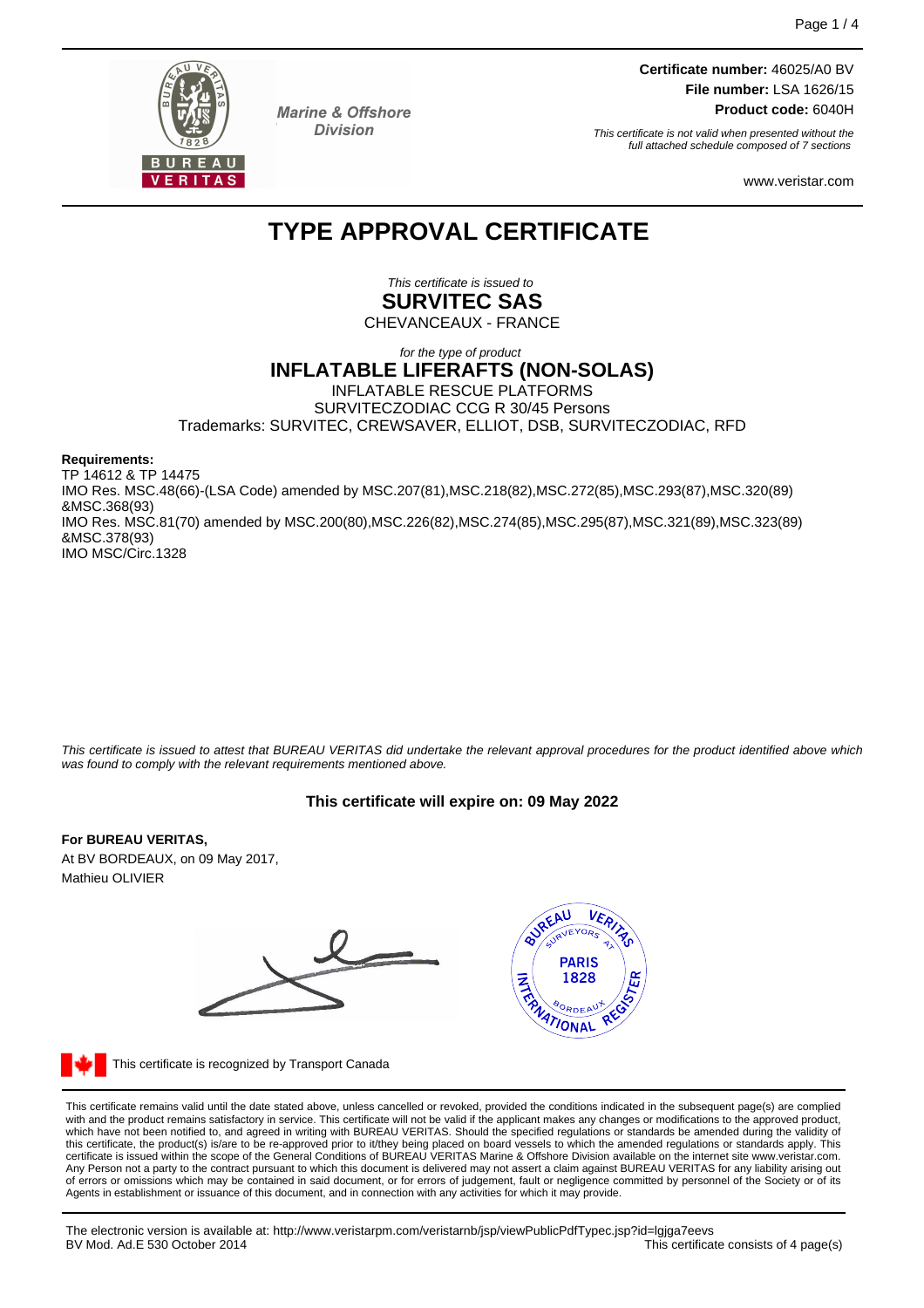# **THE SCHEDULE OF APPROVAL**

## **1. PRODUCT DESCRIPTION:**

| <b>Trademark</b>                                          | SURVITEC, CREWSAVER, ELLIOT, DSB, SURVITECZODIAC, RFD |       |                                 |  |  |
|-----------------------------------------------------------|-------------------------------------------------------|-------|---------------------------------|--|--|
| <b>Type</b>                                               | <b>SURVITECZODIAC CCG R 30/45 Persons</b>             |       |                                 |  |  |
|                                                           |                                                       |       |                                 |  |  |
| Overall dimensions of the Inflatable Rescue Platform (mm) |                                                       |       | <b>Working pressure</b><br>(mb) |  |  |
| Length                                                    |                                                       | Width | Height                          |  |  |

4498 4740 758 162 *As indicated in the technical documentation submitted by the Applicant.*

#### **2. DOCUMENTS AND DRAWINGS:** • Drawings and specifications:

| Drawings and specifications. |                                                             |              |            |
|------------------------------|-------------------------------------------------------------|--------------|------------|
| Number                       | Title                                                       | <b>Issue</b> | Date       |
| CHXBE<br>101                 | SURVITECZODIAC CCG R 30/45 Persons Open Reversible Liferaft | ້            | 04/04/2017 |
| $- - -$                      | <b>BRANDS FILE</b>                                          | $- - -$      | 29/05/2013 |

#### Material and components:

| √umber         | <b>Title</b>                                                                                                                                                                                     | <b>Issue</b> | $\sim$ |
|----------------|--------------------------------------------------------------------------------------------------------------------------------------------------------------------------------------------------|--------------|--------|
|                | ____                                                                                                                                                                                             | .            | Date   |
| .F 02<br>ת.נ.כ | $\sim$<br>ORIL<br>$-$<br>.<br>$\sim$ $\sim$<br>maxan<br>$\sim$<br>эı<br>$\mathbf{H}$<br>5R-0<br>tor<br>Suppliers<br>literatts<br>$\mathbf{A}$<br>Tile<br>INK-1<br>$\cdots$<br>$\sim$<br>.<br>. P | -            | 120    |

#### • Canadian File :

| Number            | Title                                      | -Issue | Date       |
|-------------------|--------------------------------------------|--------|------------|
| $D.I.F 02$ annexe | Suppliers file CCG LIFERAFT SPECIFIC ITEMS | E      | 24/05/2016 |
| 203676            | Container Identification Label             |        | 11/04/2017 |
| 203627            | Liferaft Identification Label              | V      | 11/04/2017 |

#### $Manual(s)$  for installation use and maintenance.

*No departure from these documents is permitted without the prior consent of the Society.*

## **3. TEST REPORTS:**

#### **COASTAL LIFERAFT TYPE TESTS**

| --<br>Number | <b>Title</b>                                                   | Issue | Date             |
|--------------|----------------------------------------------------------------|-------|------------------|
| $- - -$      | $\cdot$ $\sim$<br>performed<br>. on<br>∟iteraft<br>the<br>ests |       | /2017<br>/04     |
| 10054/C14    | Label<br>Markings<br>on<br>_1†era††<br>the                     | ---   | 7/07/2014<br>177 |

#### **TOWING FORCE**

|                  | With the sea anchor deployed | Without the sea anchor deployed |
|------------------|------------------------------|---------------------------------|
| Towed at 2 Knots | 0.83 kN                      | $0.53$ kN                       |
| Towed at 3 Knots | .90 kN                       | $1.35$ kN                       |

### **TESTS ACCORDING TO THE RECOMMENDATIONS OF THE GUIDELINES MSC.1/CIRC.1328**

| umber   | <b>Title</b>                                                                                                                                      | Issue   | Jate                                     |
|---------|---------------------------------------------------------------------------------------------------------------------------------------------------|---------|------------------------------------------|
| $- - -$ | <b>CONT</b><br>$\Gamma$ $\Gamma$ $\Gamma$ $\Gamma$<br><b>CDC</b><br>ests<br>Summary<br>atıt<br>des<br>essais<br>bleal<br>$\epsilon$<br>ятн<br>. Г | $- - -$ | '201<br>ാധ<br>$\sqrt{2}$<br>$\mathbf{z}$ |

### **4. APPLICATION / LIMITATION:**

As per requirements stated on front page of this certificate.

Maximum capacity: 45 persons.

• The maintenance of the INFLATABLE RESCUE PLATFORM shall be carried out according to the IMO Resolution A.761 (18) as amended and with instructions stated in the Manual(s) for installation use and maintenance.

| Maximum stowage height (m) | <b>Container</b>    | (kg<br>Weight |
|----------------------------|---------------------|---------------|
| 1 O                        | Round Container N13 | 100           |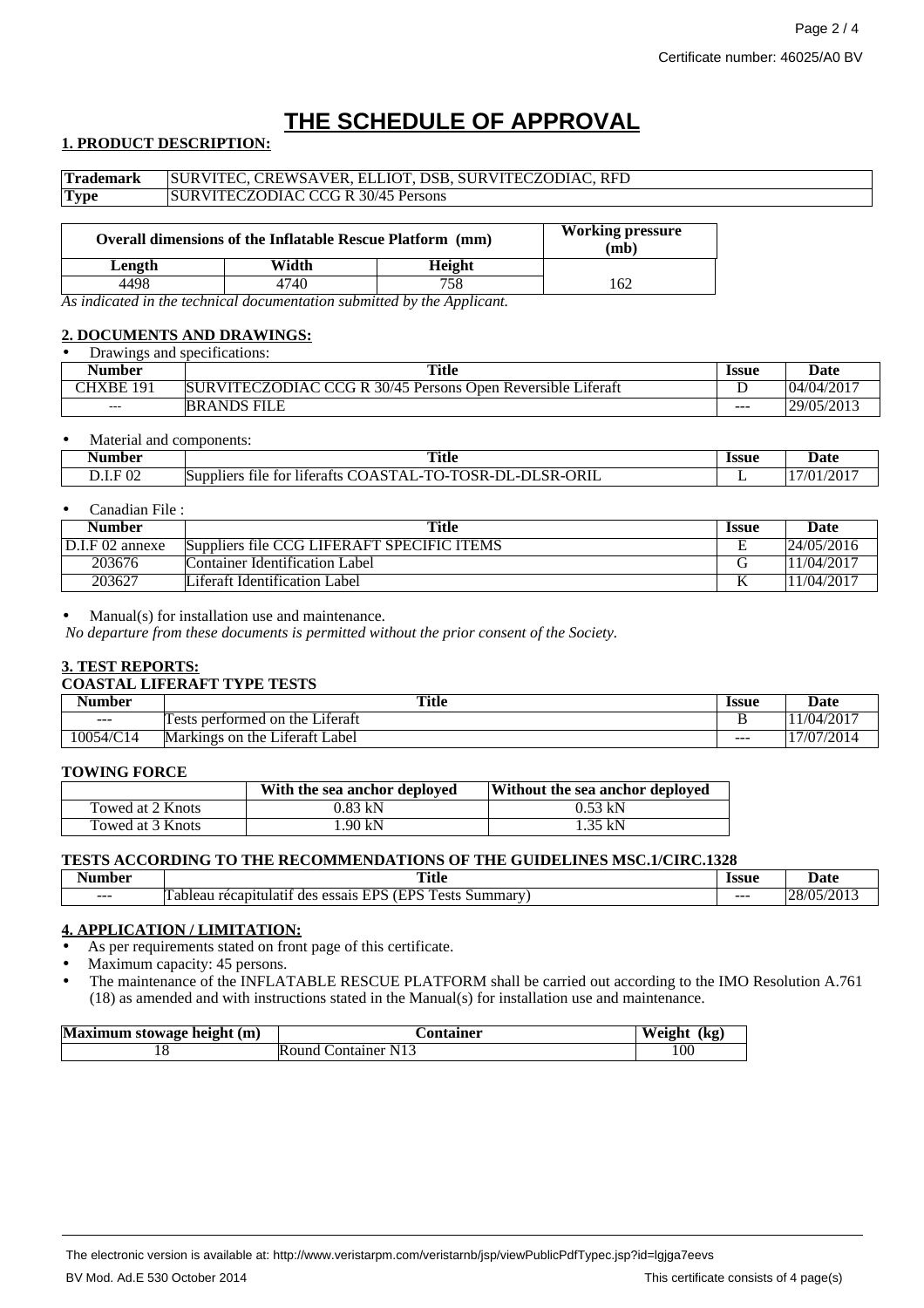## **5. PRODUCTION SURVEY REQUIREMENTS**

**INFLATABLE RESCUE PLATFORM** supplied by **Survitec SAS, France** in compliance with the type described in this certificate.

This type of product is within the category HBV of Bureau Veritas Rule Note NR320.

**Survitec SAS, France** has to make the necessary arrangements to have its works recognised by Bureau Veritas in compliance with the requirements of NR320 for HBV products.

The manufacturer shall institute a quality control procedure to ensure that all **INFLATABLE RESCUE PLATFORM** are produced to the same standard as the approved prototype and shall keep records of any production tests carried out.

Each equipment, or batch of equipment, is to be supplied with its Manual(s) for Installation, use & maintenance and instructions for servicing stations for frequency and tests to be carried out according to IMO Resolution A.761(18).

The servicing stations must be approved by a Recognized Organisation of Transport Canada and must be recognized by the manufacturer according to IMO Resolution A.761(18), for their competences to service and repack such life-rafts.

For information concerning the production phase, **Survitec SAS, France** has declared the following manufacturing place:

#### **Survitec SAS**

Route de Chatenet 17210 Chevanceaux - France

### **6. MARKING OF PRODUCT**

Instructions, Diagrams, Markings illustrating the use of the **INFLATABLE RESCUE PLATFORM** shall be printed indelibly (to be both in English and in French)

| <b>Markings</b> on the                           | Markings on the                                                |
|--------------------------------------------------|----------------------------------------------------------------|
| <b>CONTAINER</b>                                 | <b>INFLATABLE RESCUE PLATFORM</b>                              |
| Maker's name or trade mark                       |                                                                |
| Serial Number                                    |                                                                |
| Name of approving authority                      |                                                                |
| BV type approval certificate number              |                                                                |
|                                                  | Number of persons it is permitted to accommodate over each     |
| Number of persons it is permitted to carry       | entrance, in characters not less than 100 mm in height of a    |
|                                                  | colour contrasting with that of the liferaft.                  |
| Date when last serviced                          | Name and place of servicing station where it was last serviced |
| Type of emergency pack enclosed                  | Date of manufacture (month and year)                           |
| Length of painter                                |                                                                |
| Maximum permitted stowage height above waterline |                                                                |
| Launching instructions                           |                                                                |
| <b>INFLATABLE RESCUE PLATFORM</b>                |                                                                |

Provision shall be made for marking each **INFLATABLE RESCUE PLATFORM** with the name and port of registry of the ship to which it is to be fitted, in such a form that the ship identification can be changed at any time without opening the container.

In addition, INFLATABLE RESCUE PLATFORM subject to extended service intervals should be marked to indicate that they have been approved and certified for extended service intervals in accordance with the guidelines MSC.1/Circ.1328.